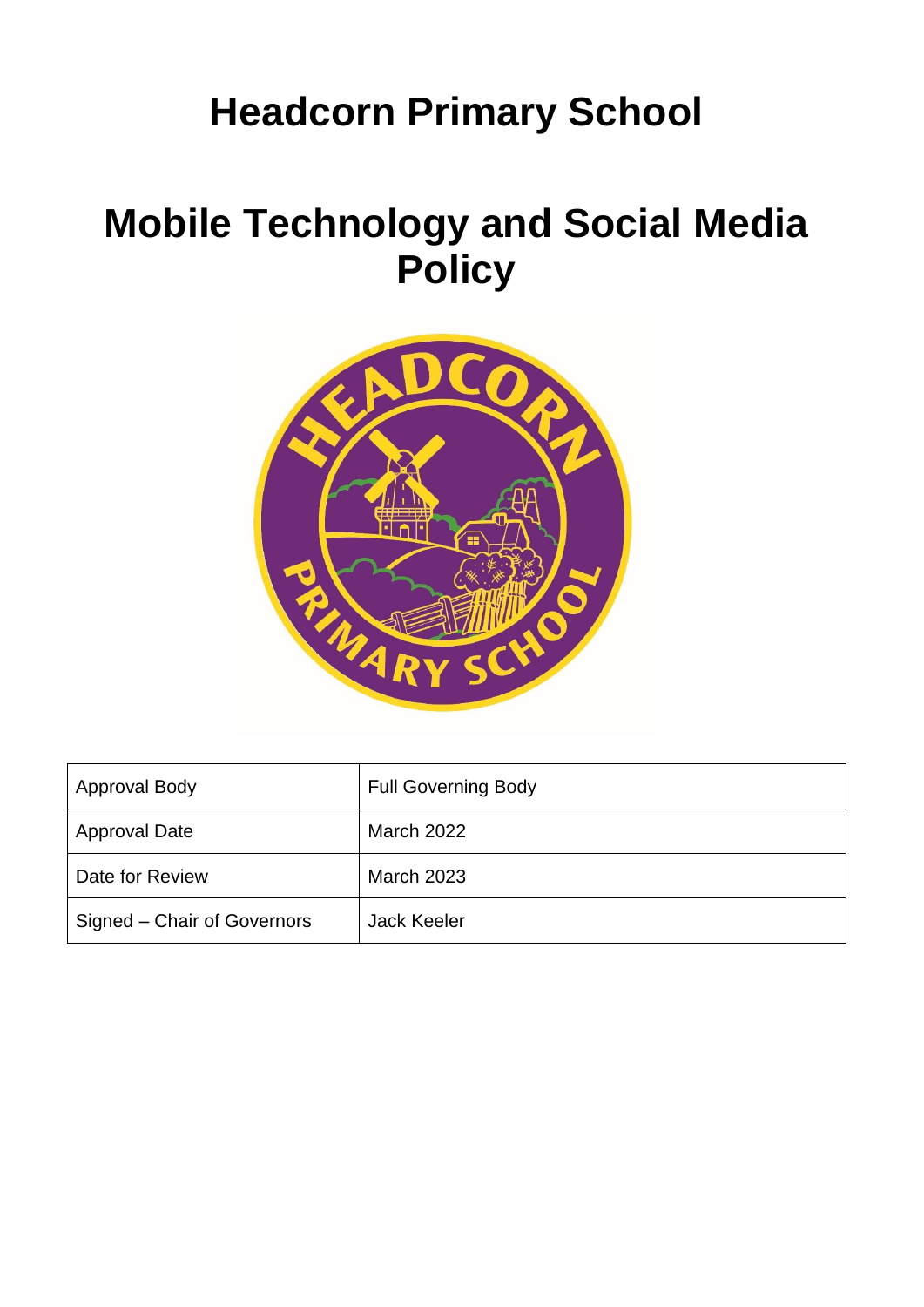## **1. Policy aims and scope**

- This policy has been written by Headcorn Primary School, involving staff, learners and parents/carers, building on The Education People's social media policy template with specialist advice and input as required, taking into account the DfE statutory guidance ['Keeping Children Safe in Education'](https://www.gov.uk/government/publications/keeping-children-safe-in-education--2) 2021 procedures.
- The purpose of this policy is to safeguard and promote the welfare of all members of Headcorn Primary School community when using social media.
	- o Headcorn Primary School recognises that online safety is an essential part of safeguarding and acknowledges its duty to ensure that all learners and staff are protected from potential harm when using social media.
	- o As outlined in our child protection policy, the Designated Safeguarding Lead (DSL), Mr Drury (Deputy Head Teacher is recognised as having overall responsibility for online safety.
- The policy applies to all use of social media; the term social media includes, but is not limited to, blogs, wikis, social networking sites, forums, bulletin boards, online gaming, apps, video/photo sharing sites, chatrooms and instant messenger apps or other online communication services.
- This policy applies to learners, parents/carers and all staff, including the governing body, leadership team, teachers, support staff, external contractors, visitors, volunteers and other individuals who work for, or provide services on behalf of the setting (collectively referred to as "staff" in this policy).

## **2. Links with other policies**

- This policy links with several other policies, practices and action plans, including but not limited to:
	- o Anti-bullying policy
	- o Acceptable Use Policies (AUP)
	- o Behaviour and discipline policy
	- o Child protection policy
	- o Code of conduct/staff behaviour policy
	- o Data security

## **3. General social media expectations**

- All members of the Headcorn Primary School community are expected to engage in social media in a positive and responsible manner.
- All members of the Headcorn Primary School community are advised not to post or share content that may be considered threatening, hurtful or defamatory to others on any social media service.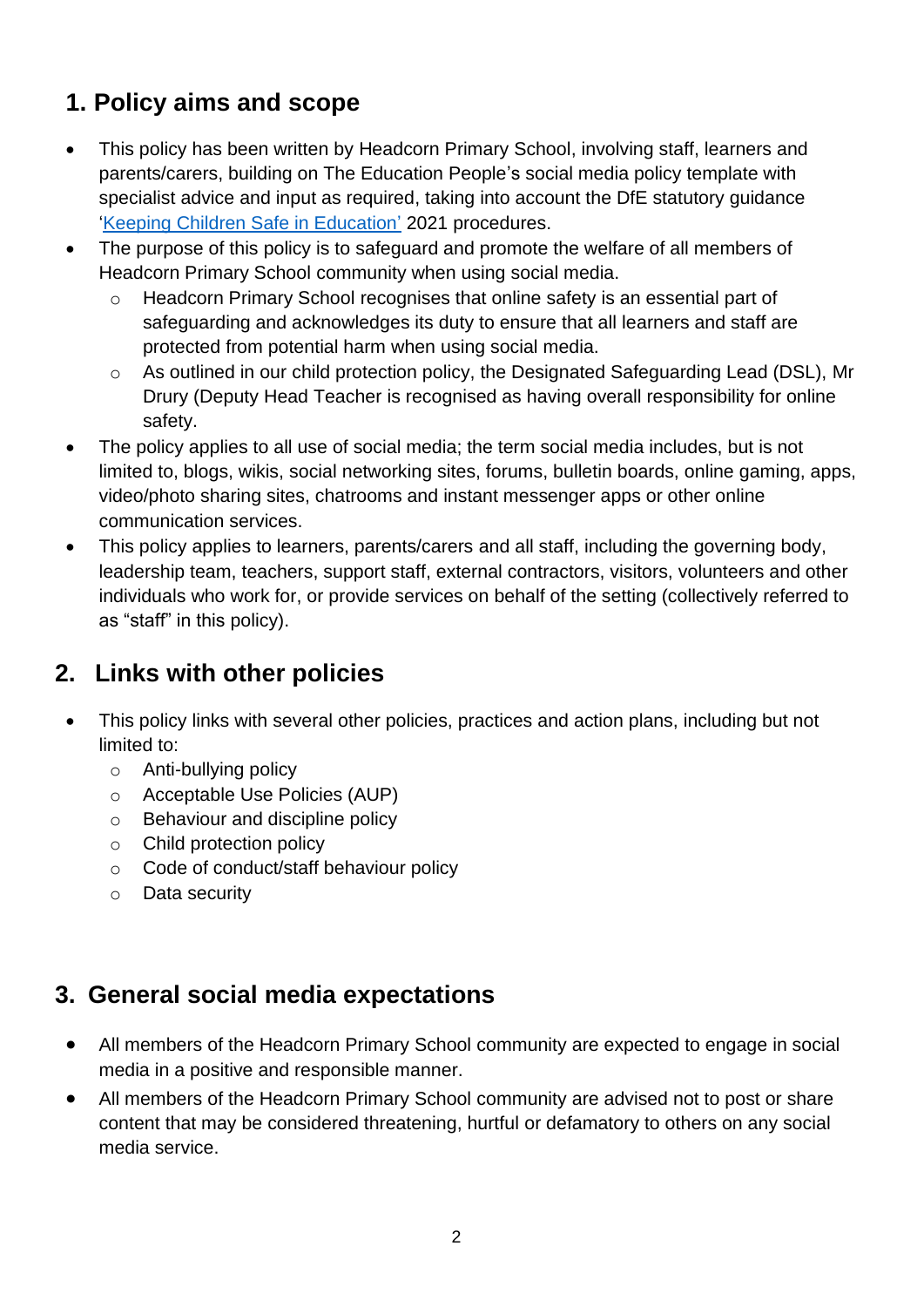- We will control learner and staff access to social media whilst using Headcorn Primary School provided devices and systems on site.
- Inappropriate or excessive use of social media during Headcorn Primary School hours or whilst using Headcorn Primary School devices may result in removal of internet access and/or disciplinary action.
- The use of social media or apps, for example as a formal remote learning platform will be robustly risk assessed by the DSL prior to use.
- Concerns regarding the online conduct of any member of Headcorn Primary School community on social media will be taken seriously. Concerns will be managed in accordance with the appropriate policies, including anti-bullying, allegations against staff, behaviour, home school-agreements, staff behaviour/code of conduct, Acceptable Use Policies, and child protection.

## **4. Staff use of social media**

- The use of social media during teaching hours for personal use is not permitted for staff. However, staff can use social media during lunch breaks in the staff room.
- Safe and professional online behaviour is outlined for all members of staff, including volunteers, as part of our code of conduct
- The safe and responsible use of social media sites will be discussed with all members of staff as part of staff induction. Advice will be provided and updated via staff training and additional guidance and resources will be shared with staff as required on a regular basis.
- Any complaint about staff misuse of social media or policy breaches will be taken seriously in line with our child protection and allegations against staff policy.

#### **4.1 Reputation**

- All members of staff are advised that their online conduct on social media can have an impact on their role and reputation within the school. Civil, legal or disciplinary action may be taken if staff are found to bring the profession or institution into disrepute, or if something is felt to have undermined confidence in their professional abilities.
- All members of staff are advised to safeguard themselves and their privacy when using social media. This may include, but is not limited to:
	- o Setting appropriate privacy levels on their personal accounts/sites.
	- o Being aware of the implications of using location sharing services.
	- o Opting out of public listings on social networking sites.
	- o Logging out of accounts after use.
	- o Using strong passwords.
	- o Ensuring staff do not represent their personal views as being that of the school.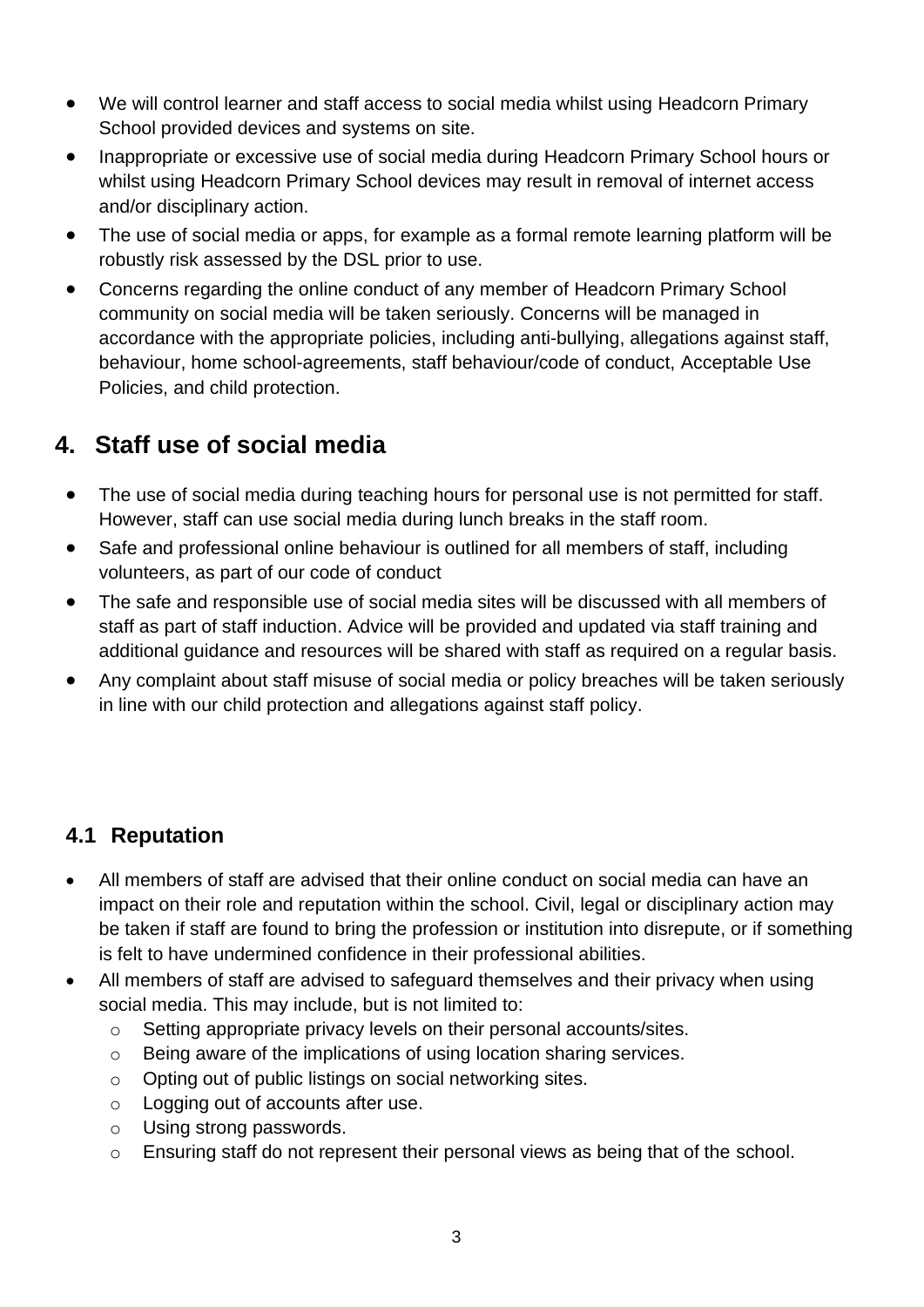- Members of staff are encouraged not to identify themselves as employees of Headcorn Primary School on their personal social networking accounts; this is to prevent information being linked with the setting and to safeguard the privacy of staff members.
- All staff are expected to ensure that their social media use is compatible with their professional role and is in accordance our policies and the wider professional reputation and legal framework. All members of staff are encouraged to carefully consider the information, including text and images, they share and post on social media.
- Information and content that staff members have access to as part of their employment, including photos and personal information about learners and their family members or colleagues, will not be shared or discussed on social media sites.
- Members of staff will notify the leadership team immediately if they consider that any content shared on social media sites conflicts with their role.

#### **4.2 Communicating with learners and their families**

- Staff will not use any personal social media accounts to contact learners or their family members.
- All members of staff are advised not to communicate with or add any current or past learners or their family members, as 'friends' on any personal social media accounts.
- Any communication from learners and parents/carers received on personal social media accounts will be reported to a DSL
- Any pre-existing relationships or situations, which mean staff cannot comply with this requirement, will be discussed with the DSL and the headteacher. Decisions made and advice provided in these situations will be formally recorded to safeguard learners, members of staff and the setting.
- If ongoing contact with learners is required once they have left the setting, members of staff will be expected to use existing alumni networks, or use official setting provided communication tools.

## **5. Official use of social media**

- Headcorn Primary School official social media channels are: Twitter *( Headcorn Primary (@HeadcornPrimary) · https://twitter.com/HeadcornPrimary*
- The official use of social media sites by Headcorn Primary School only takes place with clear educational or community engagement objectives and with specific intended outcomes and the use has been formally risk assessed and approved by the headteacher prior to use.
- Official social media sites are suitably protected and, where possible, run or linked from our website.
	- o Official social media channels have been set up as distinct and dedicated accounts for official educational or engagement purposes only.
	- o Staff use setting provided email addresses to register for and manage official social media channels.
	- o Leadership staff have access to account information and login details for our social media channels, in case of emergency, such as staff absence.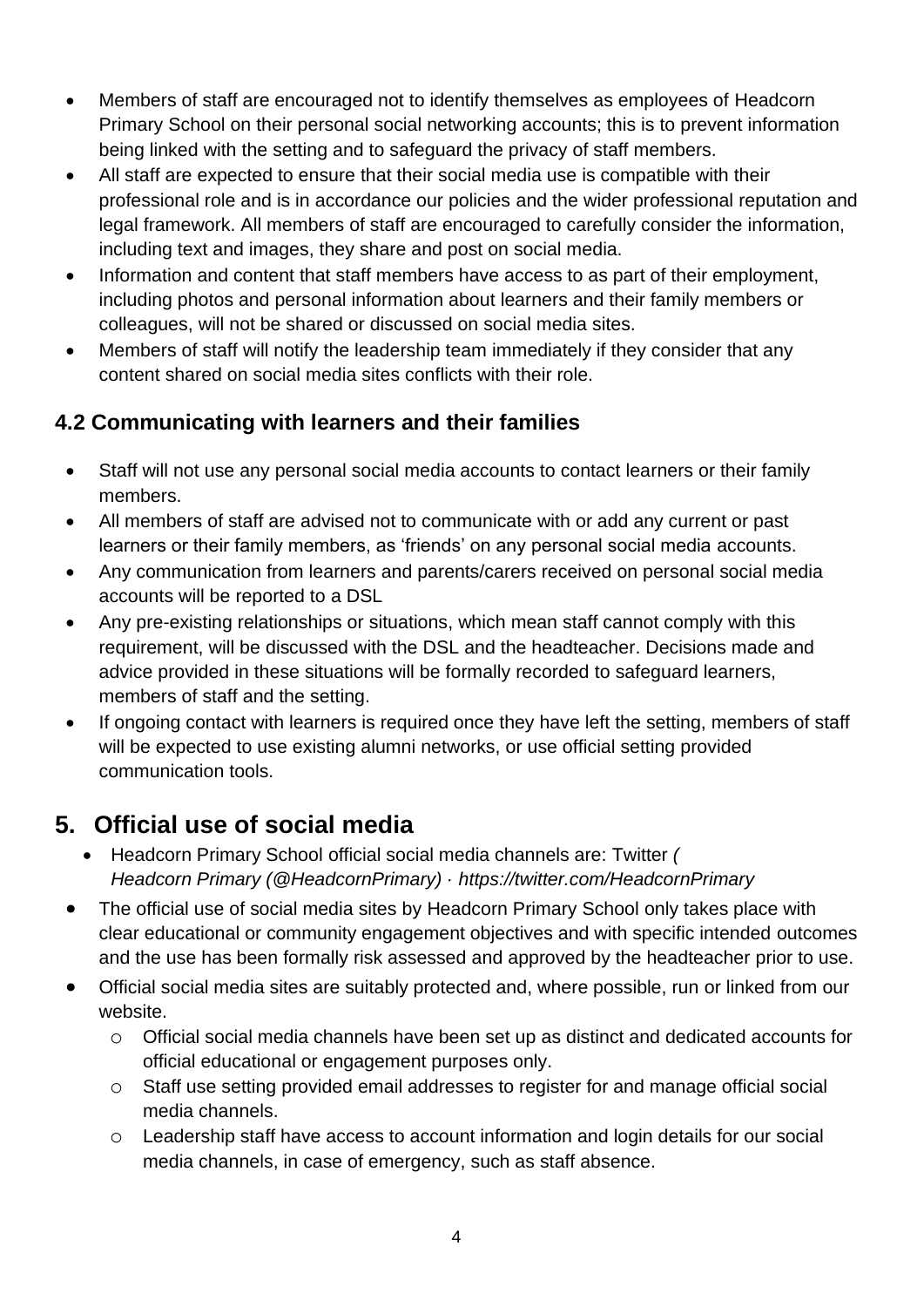- Official social media use will be conducted in line with existing policies, including but not limited to anti-bullying, image/camera use, data protection, confidentiality and child protection.
- All communication on official social media platforms by staff on behalf of the setting will be clear, transparent and open to scrutiny. Public communications on behalf of the setting will, where appropriate and possible, be read and agreed by at least one other colleague.
- Parents/carers and learners will be informed of any official social media use, along with expectations for safe use and action taken to safeguard the community.
- Parents and carers will be informed of any official social media use with learners; any official social media activity involving learners will be moderated if possible and written parental consent will be obtained as required.
- We will ensure that any official social media use does not exclude members of the community who are unable or unwilling to use social media channels.
- Members of staff who follow and/or like our official social media channels will be advised to use dedicated professionals accounts where possible, to avoid blurring professional boundaries.
- If members of staff are managing and/or participating in online social media activity as part of their capacity as an employee of the setting, they will:
	- o Be aware they are an ambassador for the school.
	- o Be professional, responsible, credible, fair and honest, and consider how the information being published could be perceived or shared.
	- o Always act within the legal frameworks they would adhere to within the workplace, including libel, defamation, confidentiality, copyright, data protection and equalities laws.
	- o Follow our image use policy at all times, for example ensuring that appropriate consent has been given before sharing images.
	- o Not disclose information, make commitments or engage in activities on behalf of the setting, unless they are authorised to do so.
	- o Not engage with any private or direct messaging with current or past learners or their family members.
	- o Inform their line manager, the DSL (or deputy) and/or the headteacher of any concerns, such as criticism, inappropriate content or contact from learners.

## **6. Learners' use of social media**

- The use of social media during school hours for personal use is not permitted for learners.
- Headcorn Primary School will empower our learners to acquire the knowledge needed to use social media in a safe, considered and respectful way, and develop their resilience so they can manage and respond to online risks. Safe and appropriate use of social media will be taught to learners as part of an embedded and progressive safeguarding education approach using age-appropriate sites and resources. Further information is contained within our child protection, RSE and Computing policies.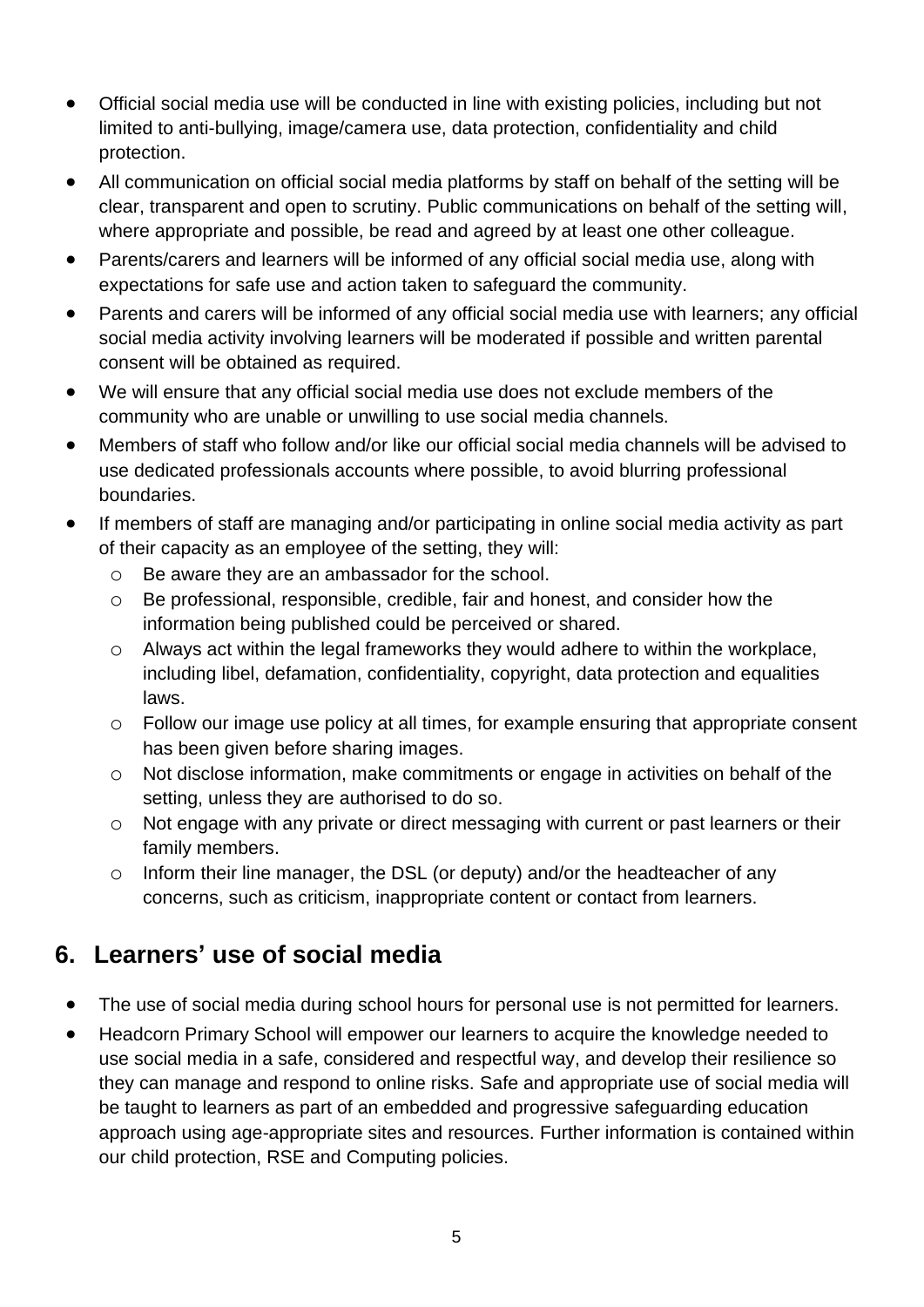- We are aware that many popular social media sites are not permitted for use by children under the age of 13, or in some cases higher. As such, we will not create accounts for learners under the required age as outlined in the services terms and conditions.
- Learners will be advised:
	- o to consider the benefits and risks of sharing personal details or information on social media sites which could identify them and/or their location.
	- o to only approve and invite known friends on social media sites and to deny access to others, for example by making profiles private.
	- o not to meet any online friends without a parent/carer or other appropriate adults' permission, and to only do so when a trusted adult is present.
	- o to use safe passwords.
	- o to use social media sites which are appropriate for their age and abilities.
	- o how to block and report unwanted communications.
	- o how to report concerns on social media, both within the setting and externally.
- Any concerns regarding learners use of social media will be dealt with in accordance with appropriate existing policies, including anti-bullying, child protection and behaviour.
- The DSL (or deputy) will respond to social media concerns involving safeguarding or child protection risks in line with our child protection policy.
- Sanctions and/or pastoral/welfare support will be implemented and offered to learners as appropriate, in line with our child protection and behaviour policy. Civil or legal action may be taken if necessary.
- Concerns regarding learners use of social media will be shared with parents/carers as appropriate, particularly when concerning underage use of social media services and games.

## **7. Policy monitoring and review**

- Technology evolves and changes rapidly. Headcorn Primary School will review this policy at least annually. The policy will be revised following any national or local policy updates, any local concerns and/or any changes to our technical infrastructure.
- We will regularly monitor internet use taking place via our provided devices and systems and evaluate online safety mechanisms to ensure that this policy is consistently applied. Any issues identified will be incorporated into our action planning.
- All members of the community will be made aware of how the school will monitor policy compliance: staff training, electronic communication

### **8. Responding to policy breaches**

• All members of the community are informed of the need to report policy breaches or concerns in line with existing school policies and procedures. This includes: Child Protection and Behaviour Policy.